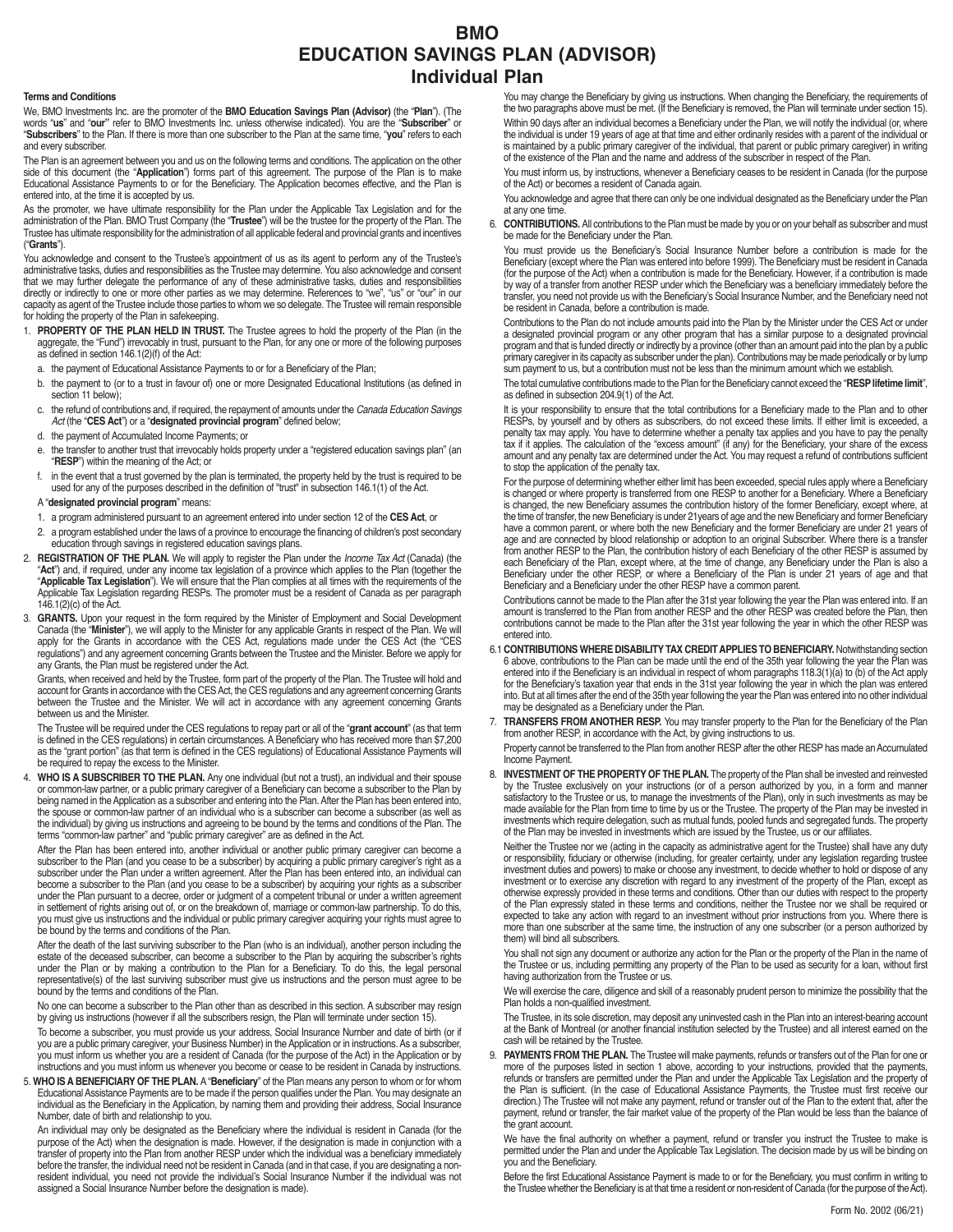You may give the Trustee instructions telling the Trustee which property to sell if the Trustee is required to sell property of the Plan in order to make a payment, refund or transfer out of the Plan. If you do not give the Trustee instructions, the Trustee will sell the property that the Trustee in its sole discretion considers appropriate. Before making a payment, refund or transfer out of the Plan, the Trustee will deduct, as required, any costs, fees or charges related to the sale of property, any amount required to be withheld under the Applicable Tax Legislation and any taxes, interest or penalties that are or may become payable by the Plan. Once the Trustee has made a payment out of the Plan in accordance with this section, the Trustee will have no liability or duty to you for the property of the Plan which was sold.

10. **EDUCATIONAL ASSISTANCE PAYMENTS.** An "**Educational Assistance Payment**" means any amount, other than a refund of payments, paid out of the Plan to or for an individual enrolled as a student in a qualifying educational program or in a specified educational program at a post-secondary educational institution. Beneficiaries who cease to be enrolled in a qualifying educational program or a specified educational program at a post-secondary educational institution after 2007 are allowed to receive Education Assistance Payments for up to 6 months after ceasing enrolment, provided that the payments would have qualified as Education Assistance Payments if they had been made immediately before the student's enrolment ceased.

A "**qualifying educational program**" means a program at a post-secondary school level of not less than three consecutive weeks duration that requires that each student taking the program spend not less than ten hours per week on courses or work in the program. The total amount of Educational Assistance Payments paid to or for a Beneficiary (from BMO (Advisor) RESPs) where the Beneficiary has not been enrolled, during the preceding 12 months, for at least 13 consecutive weeks in a "qualifying educational program" at a postsecondary educational institution cannot exceed \$5,000. (unless a greater amount is approved in writing by the Minister designated for the purposes of the Canada Education Savings Act).

A "**specified educational program**" means a program at a post-secondary school level of not less than three consecutive weeks duration that requires each student, who has attained the age of 16 years, taking the program to spend not less than twelve hours per month on courses in the program. Where the beneficiary is enrolled in a "specified educational program" at a post-secondary educational institution, the total amount of Educational Assistance Payments paid to or for a Beneficiary (from BMO (Advisor) RESPs) in the 13 week period preceding the time of payment cannot exceed \$2,500 (unless a greater amount is approved in writing<br>by the Minister designated for the purpose of the *Canada Education Savings Act*).

A "**post-secondary educational institution**" means an education institution that is:

- a. a university, college or other educational institution in Canada and designated by the Lieutenant Governor in Council of a province as a specified educational institution under the Canada Student Loans Act designated by an appropriate authority under the Canada Student Financial Assistance Act, or designated by the Minister of Education for the Province of Québec for the purposes of An Act respecting financial assistance for educational expenses;
- b. in Canada and certified by the Minister of Employment and Social Development Canada to be an educational institution providing courses, other than courses designed for university credit, that furnish a person with skills for, or improve a person's skills in, an occupation; or
- c. an educational institution outside Canada that provides courses at a post-secondary level and that is
	- (i) a university, college or other educational institution at which the beneficiary was enrolled in a course of not less than 13 consecutive weeks, or
	- (ii) applicable after 2010, a university at which the beneficiary was enrolled on a full-time basis in a course of not less than three consecutive weeks.

"**Post-secondary school level**" includes a program of courses, at an institution described in subparagraph (b) of the definition "post-secondary educational institution" above, of a technical or vocational nature designed to furnish a person with skills for, or improve a person's skills in, an occupation.

- 11. **PAYMENTS TO DESIGNATED EDUCATIONAL INSTITUTIONS.** A "**Designated Educational Institution**" means an institution described in paragraph (a) of the definition of "post-secondary educational institution" in section 10, above. You may select one or more Designated Educational Institutions (or a trust for one or more Designated Educational Institutions) in Canada to which payments may be made in the Application or by giving instructions to us.
- 12. **REFUND OF CONTRIBUTIONS.** A refund of contributions cannot exceed the total of all contributions to the Plan less any refunds of contributions previously made.
- 13. **ACCUMULATED INCOME PAYMENTS.** "**Accumulated Income Payments**" are any payments out of the Plan other than Educational Assistance Payments, payments to (or to a trust in favour of) one or more Designated Educational Institutions in Canada, refunds of payments, repayments of amounts under the CES Act or under a designated provincial program or transfers to another RESP. A payment out of the Plan will only be recognized as an Accumulated Income Payment to the extent the payment exceeds the fair market value of all property at the time when it was contributed or paid into the Plan.

Accumulated Income Payments will be paid to you or, if you were a subscriber at the time of your death, to your estate. You or your estate must be resident in Canada at the time of payment.

If there is more than one subscriber at the same time, each Accumulated Income Payment can only be paid to one subscriber. You must give us instructions stating which subscriber is to receive each Accumulated Income Payment.

Accumulated Income Payments can be paid if at the time a payment is made:

- a. each individual (other than a deceased individual) who is or was a Beneficiary under the Plan has attained 21 years of age before the payment is made and is not, when the payment is made, eligible under the Plan to receive an Educational Assistance Payment and the time is the 10th calendar year following the calendar year in which the Plan was entered into or later;
- b. the payment is made in the 35th year (or, if section 6.1 applies, in the 40th year) following the year in which the Plan is entered into; or
- c. each individual who was a Beneficiary under the Plan is deceased when the payment is made.

(For paragraph (a) above, if property is transferred to the Plan from another RESP, then the time must be the 10th calendar year or later following the calendar year in which either the Plan or the other RESP was entered into, whichever is earlier.)

Accumulated Income Payments may be made at any time if, on our written application, the Minister of National Revenue waives the conditions in clause 146.1(2)(d.1)(iii)(A) of the Act, as described in paragraph (a) above, where a Beneficiary suffers from a severe and prolonged mental impairment that prevents, or can reasonably be expected to prevent, the Beneficiary from enrolling in a qualifying educational program at a postsecondary educational institution.

The Plan will terminate under section 15 by the end of February of the year following the calendar year in which the first Accumulated Income Payment is made.

- 14. **TRANSFER TO ANOTHER RESP.** You may give us instructions at any time to pay some or all of the property of the Plan to another RESP. Once transferred, and the account is at a zero balance, the Trustee will treat the Plan as terminated on its books and records.
- 15. **TERMINATION OF THE PLAN.** You may designate the date the Plan is to terminate (the "**Termination Date**") in the Application. You may also designate or change the Termination Date by instructions to us.

On the Termination Date or in the event that the trust governed by the Plan is terminated, we will make payments, refunds or transfers out of the Plan or cause the Trustee to make payments, refunds or transfers out of the Plan for one or more of the purposes listed in section 1, above, according to your instructions to us regarding termination, provided that the payments, refunds or transfers are permitted under the Plan, the Applicable Tax Legislation and any applicable rules relating to Grants. We will give you written notice at least six months prior to the Termination Date.

The Termination Date cannot be later than the last day of the 35th year following the year in which the Plan was entered into. If property is transferred to the Plan from another RESP and the other RESP was entered into before the Plan, then the Termination Date cannot be later than the last day of the 35th year following the year in which the other RESP was entered into. However, if section 6.1 applies to the Plan, the latest Termination Date is the last day of the 40th year following the Plan was entered into. If you do not designate a Termination Date, the Termination Date will be the latest date possible.

The provisions of section 9 will apply to payments, refunds or transfers on termination. If you have not given the Trustee instructions regarding termination by the Termination Date, the Trustee will pay a refund of contributions, to the maximum extent possible, to you. (If you have not given the Trustee instructions regarding payment, the Trustee may deposit the refund of contributions in an interest-bearing account at Bank of Montreal.) The Trustee will pay any remaining amount to (or to a trust in favour of) a Designated Educational Institution in Canada selected by the Trustee. The Trustee will also deduct on termination any fees or other charges owing to us or to the Trustee under section 20.

- 16. **IF THE LAST SURVIVING SUBSCRIBER DIES.** If you are the last surviving subscriber and you die before the Termination Date, your legal personal representative(s) may continue to administer the Plan on your behalf. However, if the legal personal representative(s) give(s) us instructions, in accordance with section 4, to make another person or your estate the subscriber, then the legal personal representative(s) will cease to administer the Plan on your behalf.
- 17. **MAINTAINING YOUR ACCOUNT.** We will maintain an account to record: (1) contributions and transfers made to the Plan; (2) the Grants accounts; (3) purchases and sales of investments held in the Plan; (4) income, gains and losses on investments held in the Plan; (5) Educational Assistance Payments; (6) payments to (or to a trust in favour of) one or more Designated Educational Institutions; (7) refunds of contributions; (8) Accumulated Income Payments; (9) transfers to another RESP; (10) any costs, fees or charges related to the sale of property, any amount required to be withheld under the Applicable Tax Legislation and any taxes, interest or penalties that are or may become payable by the Plan; and (11) fees and other charges to the Plan and expenses of the Plan. We will provide you with periodic statements of your account.
- 18. **OWNERSHIP OF THE PROPERTY OF THE PLAN AND EXERCISE OF VOTING RIGHTS.** Ownership of the property of the Plan will be vested in the Trustee. You are the beneficial owner of the property of the Plan. The property of the Plan will be held in the Trustee's name or nominee name, bearer form or any other name that the Trustee determines. The voting rights attached to any securities held under the Plan and credited to your account may be exercised by you. For this purpose, you are hereby appointed as the Trustee's agent and attorney to execute and deliver proxies and/or other instruments mailed by us or the Trustee to you according to applicable laws.
- 19. **INSTRUCTIONS AND WRITTEN NOTICE.** Instructions may take any form, however any reasonable requirements regarding form, content, receipt and timing established by us or the Trustee must be satisfied. We and the Trustee will be entitled to rely upon instructions received from you (or by any person you designate to us to give instructions on your behalf) and any person purporting to be you (or purporting to be the person designated by you). We and the Trustee may decline to act upon instructions if there are doubts about their accuracy or whether they are from you (or a person designated by you) or if we or the Trustee do not understand them.

If there is more than one subscriber at the same time, instructions given by one subscriber will bind all subscribers. If you give us or the Trustee instructions more than once, we or the Trustee will follow the instructions with the latest date, even though they may be different from previous instructions.

We or the Trustee may give you or the Beneficiary any written notice, statement or receipt by personal delivery or by mail, postage prepaid, at the address you gave on the Application. If you give us or the Trustee instructions<br>regarding a change of address for you or the Beneficiary, any written notice, statement or receipt will be to you or the Beneficiary at the time of personal delivery, or if mailed, on the third day after mailing.

20. **FEES FOR US AND THE TRUSTEE.** The Trustee may charge administration and transaction fees, in such amounts and at such times as may be fixed by the Trustee and/or us from time to time (the "**Trustee Fees**"), provided that the Trustee and/or us shall give prior written notice to the Subscriber of such Trustee Fees and any change in the amount of the Trustee Fees. The Trustee Fees may be paid for out of the Fund or recovered from the Fund, to the extent that they are not paid when due by the Subscriber.

The Subscriber acknowledges that we (or a affiliate) may charge fees, spreads, commissions and expenses to the Fund in its capacity as the investment advisory firm for the Subscriber (the "**Advisory Fees**"). The Subscriber acknowledges and agrees that the Advisory Fees do not constitute Trustee Fees and are governed by the terms of the Client Account Agreement as amended from time to time. If there are any inconsistencies between this Plan and the Client Account Agreement with respect to the Advisory Fees, the terms of the Client Account Agreement govern.

The Trustee and/or us may charge expenses incurred by the Trustee and/or us in the administration of the Plan. All such expenses will, unless paid directly to the Trustee and/or us, be paid out of or recovered from the Fund. All taxes, penalties, and interest that may be imposed on the Trustee or Subscriber in respect of the Plan or any other charges related to the Plan may be paid out of or recovered from the Fund.

The Trustee may, without instructions from the Subscriber, apply any cash held in the Fund for the payment of fees (including the Trustee Fees and the Advisory Fees) or expenses or taxes, penalties and interest charged to the Plan. Where there is insufficient cash in the Fund at any time, the Trustee or us shall make reasonable requests for instructions from the Subscriber regarding which assets of the Fund to liquidate in order to realize sufficient cash to make the payment. If, after making reasonable requests from the Subscriber at the last address provided by the Subscriber, the Trustee or us do not receive satisfactory instructions from the Subscriber within a reasonable time, the Trustee may, in its discretion, liquidate part or all of the Fund in order to realize sufficient cash to make the payment. Neither the Trustee nor us shall be responsible for any loss occasioned by any such realization. Any such liquidation shall be made at such prices as the Trustee may in its discretion determine to be the fair market value of the assets at the time; in the case of assets which are illiquid or which have no readily ascertainable market value, the Trustee may in its discretion sell the assets to us for our own account, at such price as the Trustee considers fair and proper.

- 21. **OUR LIABILITYAND THE TRUSTEE'S LIABILITY.** Except for charges, taxes or penalties for which we and/or the Trustee are liable and that cannot be charged against or deducted from the Fund in accordance with the Act, if the Trustee or us are liable for:
	- a. any tax, interest or penalty that may be imposed on us and/or the Trustee in respect of the Plan, or
	- b. any other charges levied or imposed by any governmental authority on or related to the Plan as a result of the purchase, sale or retention of any investment including, without limitation thereof, nonqualified investments within the meaning of the Act,

the Trustee or us shall be reimbursed or may pay any of these taxes, interest, penalties or charges out of the Fund.

The Trustee and us will not be liable (including for greater certainty under any common law or equitable principles) for any cost incurred in the performance of their duties as set out herein or in the performance of their duties under the Act.

Unless caused by the Trustee's or our bad faith, willful misconduct or negligence, the Trustee and us will not be liable for any loss or damage suffered or incurred by the Plan, the Subscriber or any beneficiary under the Plan, caused by or resulting from:

- a. Any loss or diminution of the Fund;
- b. The purchase, sale or retention of any investment;
- c. Payments out of the Plan that are made in accordance herewith; or
- d. Acting or declining to act on any instructions given to the Trustee or Us by the Subscriber or an individual purporting to be the Subscriber.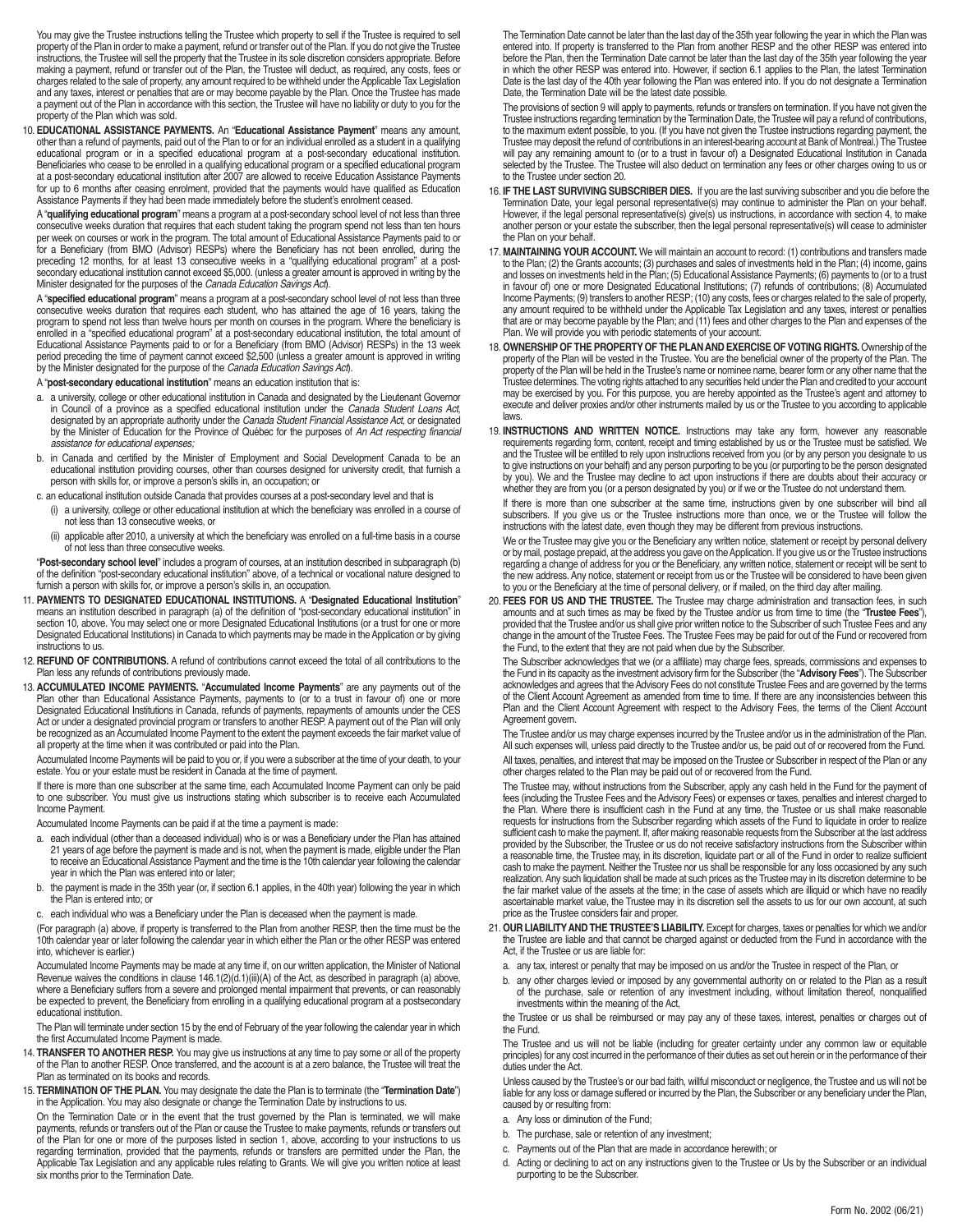For greater certainty, in no event shall either the Trustee or us have any liability to the Subscriber (or to the spouse or common-law partner of the Subscriber, or any beneficiary or legal personal representative of the Subscriber) for any special, indirect, reliance, incidental, punitive, consequential, economic or commercial loss or damage of any kind whatsoever (whether foreseeable or not), suffered or incurred by the Subscriber or any beneficiary under the arrangement (including without limitation, loss of profits or revenue, failure to realize expected savings or other economic losses and costs), howsoever arising, resulting or caused.

Except as otherwise prohibited by law, the Subscriber, his/her legal personal representatives and each beneficiary of this Plan will at all times indemnify and save harmless the Trustee and us in respect of any taxes, interest and penalties which may be imposed on the Trustee in respect of the Plan or any losses incurred by the Plan as a result of the acquisition, retention or transfer of any investment or as a result of payments or distributions out of the Plan made in accordance with these terms and conditions or as a result of the Trustee or us acting or declining to act upon any instructions given to us and/or the Trustee by the Subscriber and any costs or expenses of the Trustee and us related thereto (including legal fees).

Except as otherwise prohibited by law, in the event the Subscriber breaches this Trust Agreement, the Subscriber, his/her legal personal representatives and each beneficiary of this Plan will indemnify and save harmless the Trustee and us in respect of any loss, damage, or other expense (including legal fees) incurred by the Trustee or us related to such breach.

In all cases where the Trustee or us are entitled to be indemnified in accordance with the Tax Act, they shall be entitled to cause such indemnity to be paid from the Fund. If the Fund is insufficient to indemnify the Trustee and us fully, the Subscriber agrees to indemnify and hold the Trustee and us harmless for any such costs, expenses, charges or liabilities.

22. **AMENDMENT OF THE PLAN.** We and the Trustee may agree to amend the Plan as long as:

a. we obtain approval from the Canada Revenue Agency or any government authority administering the Applicable Tax Legislation; and

b. the amendment does not disqualify the Plan as an RESP within the meaning of the Act or the amendment is being made to satisfy a requirement of the Applicable Tax Legislation.

We and the Trustee may agree to make an amendment effective as of a date prior to the date when the amendment is made. We will give you thirty days written notice of any amendment and its effective date, provided that any amendment made to ensure that the Plan continues to comply with the Applicable Tax Legislation may take effect on a date that is prior to the date on which notice is given.

23. **REPLACEMENT OF THE TRUSTEE.** The Trustee may resign by providing 60 days written notice to us or any shorter period that is acceptable to us. We may remove the Trustee from its position as trustee under the Plan by providing 60 days written notice to the Trustee or any shorter period that is acceptable to the Trustee. The Trustee's resignation or removal will be effective on the date we appoint another trustee (the "**Replacement Trustee**"). The Replacement Trustee must be a corporation which is resident in Canada, authorized under the laws of Canada or a province to offer trustee services to the public in Canada and which has entered into a agreement concerning Grants with the Minister. If we do not appoint a Replacement Trustee within 60 days after we have received notice of the Trustee's resignation or given notice to the Trustee of its removal, the Trustee may appoint a Replacement Trustee.

On the date the Trustee's resignation or removal becomes effective, the Trustee will sign and deliver to the Replacement Trustee all conveyances, transfers and further assurances that may be necessary or desirable to give effect to the appointment of the Replacement Trustee.

- 24. **BINDING.** The Plan will be binding upon your heirs, executors, administrators and upon our successors and assigns. 25. **GOVERNING LAW.** The Plan shall be governed by and interpreted in accordance with the laws of the
- jurisdiction in Canada in which the branch of the Promoter is located where the account is maintained.
- 26. **ENGLISH LANGUAGE.** The parties have requested that the Plan and all documents related to it be established in English. Les parties ont demandé que ce contrat ainsi que tous les documents y afférents soit rédigé en anglais.

## **BMO EDUCATION SAVINGS PLAN (ADVISOR) Family Plan**

### **Terms and Conditions**

We, **BMO Investments Inc.**, are the promoter of the **BMO Education Savings Plan (Advisor)** (the "**Plan**"). (The words "**us**" and "**our**" refer to **BMO Investments Inc.** unless otherwise indicated). You are the "**Subscriber**" or "**Subscribers**" to the Plan. If there is more than one subscriber to the Plan at the same time, "**you**" refers to each and every subscriber.

The Plan is an agreement between you and us on the following terms and conditions. The application on the other side of this document (the "**Application**") forms part of this agreement. The purpose of the Plan is to make Educational Assistance Payments to or for the Beneficiary. The Application becomes effective, and the Plan is entered into, at the time it is accepted by us.

As the promoter, we have ultimate responsibility for the Plan under the Applicable Tax Legislation and for the administration of the Plan. BMO Trust Company (the "**Trustee**") will be the trustee for the property of the Plan. The Trustee has ultimate responsibility for the administration of all applicable federal and provincial grants and incentives ("**Grants**").

You acknowledge and consent to the Trustee's appointment of us as its agent to perform any of the Trustee's administrative tasks, duties and responsibilities as the Trustee may determine. You also acknowledge and consent that we may further delegate the performance of any of these administrative tasks, duties and responsibilities directly or indirectly to one or more other parties as we may determine. References to "we", "us" or "our" in our capacity as agent of the Trustee include those parties to whom we so delegate. The Trustee will remain responsible for holding the property of the Plan in safekeeping.

- 1. **PROPERTY OF THE PLAN HELD IN TRUST.** The Trustee agrees to hold the property of the Plan (in aggregate, the "Fund") irrevocably in trust, pursuant to the Plan, for any one or more of the following purposes as defined in section 146.1(2)(f) of the Act:
	- a. the payment of Educational Assistance Payments to or for a Beneficiary of the Plan;
	- b. the payment to (or to a trust in favour of) one or more Designated Educational Institutions (as defined in section 11 below);
	- c. the refund of contributions and, if required, the repayment of amounts under the Canada Education Savings Act (the "**CES Act**") or a "**designated provincial program**" defined below;
	- d. the payment of Accumulated Income Payments; or
	- e. the transfer to another trust that irrevocably holds property under a "registered education savings plan" (an "**RESP**") within the meaning of the Act; or
	- f. in the event that a trust governed by the plan is terminated, the property held by the trust is required to be used for any of the purposes described in the definition of "trust" in subsection 146.1(1) of the Act.
	- A "**designated provincial program**" means:
	- 1. a program administered pursuant to an agreement entered into under section 12 of the **CES Act**, or
	- 2. a program established under the laws of a province to encourage the financing of children's post-secondary education through savings in registered education savings plans.
- 2. **REGISTRATION OF THE PLAN.** We will apply to register the Plan under the Income Tax Act (Canada) (the "**Act**") and, if required, under any income tax legislation of a province which applies to the Plan (together the "**Applicable Tax Legislation**"). We will ensure that the Plan complies at all times with the requirements of the Applicable Tax Legislation regarding RESPs. The promoter must be a resident of Canada as per paragraph 146.1(2)(c) of the Act.
- 3. **GRANTS.** Upon your request in the form required by the Minister of Employment and Social Development Canada (the "**Minister**"), we will apply to the Minister for any applicable Grants in respect of the Plan. We will apply for the Grants in accordance with the CES Act, regulations made under the CES Act (the "**CES regulations**") and any agreement concerning Grants between the Trustee and the Minister. Before we apply for any Grants, the Plan must be registered under the Act.

Grants, when received and held by the Trustee, form part of the property of the Plan. The Trustee will hold and account for Grants in accordance with the CES Act, the CES regulations and any agreement concerning Grants between the Trustee and the Minister. We will act in accordance with any agreement concerning Grants between us and the Minister.

The Trustee will be required under the CES regulations to repay part or all of the "**grant account**" (as that term is defined in the CES regulations) in certain circumstances. A Beneficiary who has received more than \$7,200 as the "**grant portion**" (as that term is defined in the CES regulations) of Educational Assistance Payments will be required to repay the excess to the Minister.

4. **WHO IS A SUBSCRIBER TO THE PLAN.** Any one individual (but not a trust), an individual and their spouse or common-law partner, or a public primary caregiver of a Beneficiary can become a subscriber to the Plan by being named in the Application as a subscriber and entering into the Plan. After the Plan has been entered into, the spouse or common-law partner of an individual who is a subscriber can become a subscriber (as well as the individual) by giving us instructions and agreeing to be bound by the terms and conditions of the Plan. The terms "common-law partner" and "public primary caregiver" are as defined in the Act.

After the Plan has been entered into, another individual or another public primary caregiver can become a subscriber to the Plan (and you cease to be a subscriber) by acquiring a public primary caregiver's rights as a subscriber under the Plan under a written agreement. After the Plan has been entered into, an individual can become a subscriber to the Plan (and you cease to be a subscriber) by acquiring your rights as a subscriber under the Plan pursuant to a decree, order or judgment of a competent tribunal or under a written agreement in settlement of rights arising out of, or on the breakdown of, marriage or common-law partnership. To do this, you must give us instructions and the individual or public primary caregiver acquiring your rights must agree to be bound by the terms and conditions of the Plan.

After the death of the last surviving subscriber to the Plan (who is an individual), another person, including the estate of the deceased subscriber, can become a subscriber to the Plan by acquiring the subscriber's rights under the Plan or by making a contribution to the Plan for a Beneficiary. To do this, the legal personal representative(s) of the last surviving subscriber must give us instructions and the person must agree to be bound by the terms and conditions of the Plan.

No one can become a subscriber to the Plan other than as described in this section. A subscriber may resign by giving us instructions (however if all the subscribers resign, the Plan will terminate under section 15).

To become a subscriber, you must provide us your address, Social Insurance Number and date of birth (or if you are a public primary caregiver, your Business Number) in the Application or in instructions. As a subscriber, you must inform us whether you are a resident of Canada (for the purpose of the Act) in the Application or by instructions and you must inform us whenever you become or cease to be resident in Canada by instructions.

5. **WHO IS A BENEFICIARY OF THE PLAN.** A "**Beneficiary**" of the Plan means any person to whom or for whom Educational Assistance Payments are to be made if the person qualifies under the Plan. You may designate one or more individuals as Beneficiaries in the Application, by naming them and providing their address, Social Insurance Number, date of birth and relationship to you.

An individual may only be designated as a Beneficiary where the individual is resident in Canada (for the purpose of the Act) when the designation is made. However, if the designation is made in conjunction with a transfer of property into the Plan from another RESP under which the individual was a beneficiary immediately before the transfer, the individual need not be resident in Canada (and in that case, if you are designating a non-resident individual, you need not provide the individual's Social Insurance Number if the individual was not assigned a Social Insurance Number before the designation is made).

You may add, remove or change the Beneficiary by giving us instructions. When changing the Beneficiary, the requirements of the two paragraphs above must be met. (If all the Beneficiaries of the Plan are removed, the Plan will terminate under section 15.)

Every Beneficiary must be under the age of 21 at the time they are named in the Application, added or named in place of another Beneficiary (unless the Beneficiary being named or added is at the time a member of another RESP which allows more than one beneficiary at the same time). Each Beneficiary of the Plan must be connected to each subscriber, or have been connected to a deceased subscriber if a subscriber has died, by "blood relationship" or by "adoption", as those terms are defined in the Act. (But in order to qualify for certain additional Grants under the CES Act, Beneficiaries can only be brothers and /or sisters as defined under the CES regulations). As subscriber, you cannot be a Beneficiary of the Plan.

Within 90 days after an individual becomes a Beneficiary under the Plan, we will notify the individual (or, where the individual is under 19 years of age at that time and either ordinarily resides with a parent of the individual or is maintained by a public primary caregiver of the individual, that parent or public primary caregiver) in writing of the existence of the Plan and the name and address of the subscriber in respect of the Plan.

You must inform us, by instructions, whenever a Beneficiary ceases to be resident in Canada (for the purpose of the Act) or becomes a resident of Canada again. But in order to qualify for certain additional Grants under the CES Act, beneficiaries can only be brothers and/or sisters as defined under the CES regulations.

6. **CONTRIBUTIONS.** All contributions to the Plan must be made by you or on your behalf as subscriber and must be made for a Beneficiary under the Plan. You must provide us the Beneficiary's Social Insurance Number before a contribution is made for the Beneficiary (except where the Plan was entered into before 1999). The Beneficiary must be resident in Canada (for the purpose of the Act) when a contribution is made for the Beneficiary. However, if a contribution is made by way of a transfer from another RESP under which the Beneficiary was a beneficiary immediately before the transfer, you need not provide us with the Beneficiary's Social Insurance Number, and the Beneficiary need not be resident in Canada, before a contribution is made. If there is more than one Beneficiary at the same time, you must give us instructions telling us how much of each contribution is for each Beneficiary. Contributions to the Plan do not include amounts paid into the Plan by the Minister under the CES Act or under a designated provincial program or any other program that has a similar purpose to a designated provincial program and that is funded directly or indirectly by a province (other than an amount paid into the plan by a public primary caregiver in its capacity as subscriber under the plan). Contributions may be made periodically or by lump sum payment to us, but a contribution must not be less than the minimum amount that we establish. The total cumulative contributions made to the Plan for the Beneficiary cannot exceed the "**RESP lifetime limit**", as defined in subsection 204.9(1) of the Act. It is your responsibility to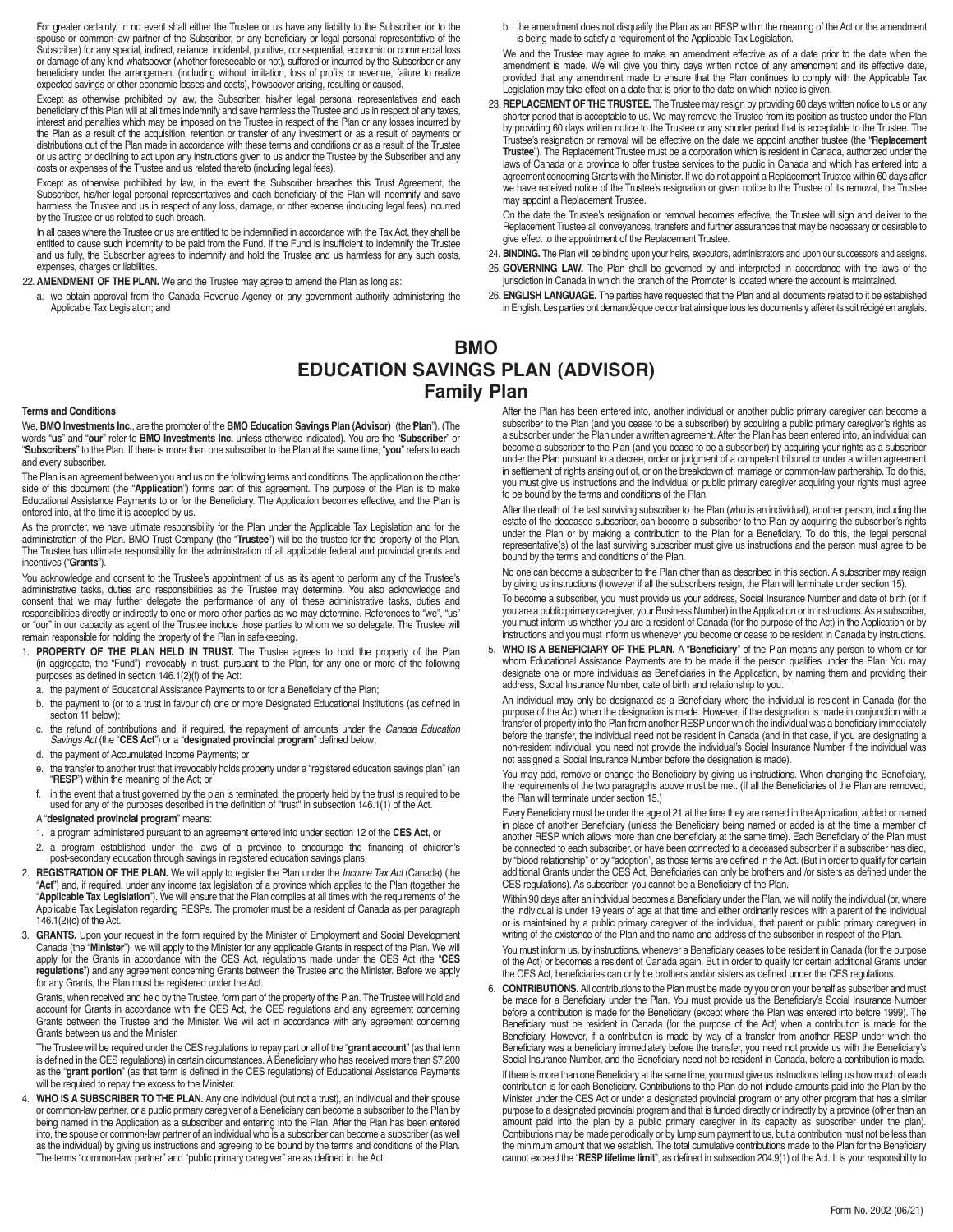ensure that the total contributions for a Beneficiary made to the Plan and to other RESPs, by yourself and by others as subscribers, do not exceed these limits. If either limit is exceeded, a penalty tax may apply. You have to determine whether a penalty tax applies and you have to pay the penalty tax if it applies. The calculation of the "excess amount" (if any) for the Beneficiary, your share of the excess amount and any penalty tax are determined under the Act. You may request a refund of contributions sufficient to stop the application of the penalty tax. For the purpose of determining whether either limit has been exceeded, special rules apply where a Beneficiary is changed or where property is transferred from one RESP to another for a Beneficiary. Where a Beneficiary is changed, the new Beneficiary assumes the contribution history of the former Beneficiary, except where, at the time of change, the new Beneficiary is under 21years of age and the new Beneficiary and former Beneficiary have a common parent, or where both the new Beneficiary and the former Beneficiary are under 21 years of age and are connected by blood relationship or adoption to an original Subscriber. Where there is a transfer from another RESP to the Plan, the contribution history of each Beneficiary of the other RESP is assumed by each Beneficiary of the Plan, except where, at the time of transfer, any Beneficiary under the Plan is also a Beneficiary under the other RESP, or where a Beneficiary of the Plan and a Beneficiary under the other RESP have a common parent.

Contributions cannot be made to the Plan for a Beneficiary who was 31 years old or older before the time that the contribution was made, unless the contribution is by transfer from another RESP which allows more than one beneficiary at the same time.

Contributions cannot be made to the Plan after the 31st year following the year the Plan was entered into. If an amount is transferred to the Plan from another RESP and the other RESP was created before the Plan, then contributions cannot be made to the Plan after the 31st year following the year in which the other RESP was entered into.

- 7. **TRANSFERS FROM ANOTHER RESP.** You may transfer property to the Plan for the Beneficiary of the Plan from another RESP, in accordance with the Act, by giving instructions to us. If there is more than one Beneficiary of the Plan, you must give us instructions telling us how much of the property transferred is for each Beneficiary. Property cannot be transferred to the Plan from another RESP after the other RESP has made an Accumulated Income Payment.
- 8. **INVESTMENT OF THE PROPERTY OF THE PLAN.** The property of the Plan shall be invested and reinvested by the Trustee exclusively on your instructions (or of a person authorized by you, in a form and manner satisfactory to the Trustee or us, to manage the investments of the Plan) only in such investments as may be made available for the Plan from time to time by us or the Trustee. The property of the Plan may be invested in investments which require delegation, such as mutual funds, pooled funds and segregated funds. The property of the Plan may be invested in investments which are issued by the Trustee, us or our affiliates. Neither the Trustee nor we (acting in the capacity as administrative agent for the Trustee) shall have any duty or responsibility, fiduciary or otherwise (including, for greater certainty, under any legislation regarding trustee investment duties and powers) to make or choose any investment, to decide whether to hold or dispose of any investment or to exercise any discretion with regard to any investment of the property of the Plan, except as otherwise expressly provided in these terms and conditions. We will exercise the care, diligence and skill of a reasonably prudent person to minimize the possibility that the Plan holds a non-qualified investment.

The Trustee, in its sole discretion, may deposit any uninvested cash in the Plan into an interest-bearing account at the Bank of Montreal (or another financial institution selected by the Trustee) and all interest earned on the cash will be retained by the Trustee.

9. **PAYMENTS FROM THE PLAN.** The Trustee will make payments, refunds or transfers out of the Plan for one or more of the purposes listed in section 1 above, according to your instructions, provided that the payments, refunds or transfers are permitted under the Plan and under the Applicable Tax Legislation and the property of the Plan is sufficient. (In the case of Educational Assistance Payments, the Trustee must first receive our direction.) The Trustee will not make any payment, refund or transfer out of the Plan to the extent that, after the payment, refund or transfer, the fair market value of the property of the Plan would be less than the balance of the grant account.

We have the final authority on whether a payment, refund or transfer you instruct the Trustee to make is permitted under the Plan and under the Applicable Tax Legislation. The decision made by us will be binding on you and the Beneficiary. Before the first Educational Assistance Payment is made to or for the Beneficiary, you must confirm in writing to the Trustee whether the Beneficiary is at that time a resident or non-resident of Canada (for the purpose of the Act). You may give the Trustee instructions telling the Trustee which property to sell if the Trustee is required to sell property of the Plan in order to make a payment, refund or transfer out of the Plan. If you do not give the Trustee instructions, the Trustee will sell the property that the Trustee in its sole discretion considers appropriate. Before making a payment, refund or transfer out of the Plan, the Trustee will deduct, as required, any costs, fees or charges related to the sale of property, any amount required to be withheld under the Applicable Tax Legislation and any taxes, interest or penalties that are or may become payable by the Plan. Once the Trustee has made a payment out of the Plan in accordance with this section, the Trustee will have no liability or duty to you for the property of the Plan which was sold.

10.**EDUCATIONAL ASSISTANCE PAYMENTS.** An "**Educational Assistance Payment**" means any amount, other than a refund of payments, paid out of the Plan to or for an individual enrolled as a student in a qualifying educational program or in a specified educational program at a post-secondary educational institution. Beneficiaries who cease to be enrolled in a qualifying educational program or a specified educational program at a post-secondary educational institution after 2007 are allowed to receive Education Assistance Payments for up to 6 months after ceasing enrolment, provided that the payments would have qualified as Education Assistance Payments if they had been made immediately before the student's enrolment ceased.

A "**qualifying educational program**" means a program at a post-secondary school level of not less than three consecutive weeks duration that requires that each student taking the program spend not less than ten hours per week on courses or work in the program. The total amount of Educational Assistance Payments paid to or for a Beneficiary (from BMO (Advisor) RESPs) where the Beneficiary has not been enrolled, during the preceding 12 months, for at least 13 consecutive weeks in a "qualifying educational program" at a post-secondary educational institution cannot exceed \$5,000. (unless a greater amount is approved in writing by the Minister designated for the purposes of the Canada Education Savings Act).

A "**specified educational program**" means a program at a post-secondary school level of not less than three consecutive weeks duration that requires each student, who has attained the age of 16 years, taking the program to spend not less than twelve hours per month on courses in the program. Where the beneficiary is enrolled in a "specified educational program" at a post-secondary educational institution, the total amount of Educational Assistance Payments paid to or for a Beneficiary (from BMO (Advisor) RESPs) in the 13 week period preceding the time of payment cannot exceed \$2,500 (unless a greater amount is approved in writing by the Minister designated for the purpose of the Canada Education Savings Act).

A "**post-secondary educational institution**" means an education institution that is:

- a. a university, college or other educational institution in Canada and designated by the Lieutenant Governor in Council of a province as a specified educational institution under the Canada Student Loans Act, designated by an appropriate authority under the Canada Student Financial Assistance Act, or designated by the Minister of Education for the Province of Québec for the purposes of An Act respecting financial assistance for education expenses;
- b. in Canada and certified by the Minister of Employment and Social Development Canada to be an educational institution providing courses, other than courses designed for university credit, that furnish a person with skills for, or improve a person's skills in, an occupation; or
- c. an educational institution outside Canada that provided courses at a post-secondary level and that is (i) a university, college or other educational institution at which a beneficiary was enrolled in a course of not less than 13 consecutive weeks, or

(ii) applicable after 2010, a university at which a beneficiary was enrolled on a full-time basis in a course of not less than three consecutive weeks.

"**Post-secondary school level**" includes a program of courses, at an institution described in subparagraph (b) of the definition "post-Secondary educational institution" above, of a technical or vocational nature designed to furnish a person with skills for, or improve a person's skills in, an occupation.

- 11. **PAYMENTS TO DESIGNATED EDUCATIONAL INSTITUTIONS.** A "**Designated Educational Institution**" means an institution described in paragraph (a) of the definition of "post-secondary educational institution" in section 10 above. You may select one or more Designated Educational Institutions (or a trust for one or more Designated Educational Institutions) in Canada to which payments may be made in the Application or by giving instructions to us.
- 12. **REFUND OF CONTRIBUTIONS.** A refund of contributions cannot exceed the total of all contributions to the Plan less any refunds of contributions previously made.
- 13. **ACCUMULATED INCOME PAYMENTS.** "**Accumulated Income Payments**" are any payments out of the Plan other than Educational Assistance Payments, payments to (or to a trust in favour of) one or more Designated Educational Institutions in Canada, refunds of payments, repayments of amounts under the CES Act or under a designated provincial program or transfers to another RESP. A payment out of the Plan will only be recognized as an Accumulated Income Payment to the extent the payment exceeds the fair market value of all property at the time when it was contributed or paid into the Plan. Accumulated Income Payments will be paid to you or, if you were a subscriber at the time of your death, to your estate. You or your estate must be resident in Canada at the time of payment. If there is more than one subscriber at the same time, each Accumulated Income Payment can only be paid to one subscriber. You must give us instructions stating which subscriber is to receive each Accumulated Income Payment. Accumulated Income Payments can be paid if, at the time a payment is made:
	- a. each individual (other than a deceased individual) who is or was a Beneficiary under the Plan has attained 21 years of age before the payment is made and is not, when the payment is made, eligible under the Plan to receive an Educational Assistance Payment and the time is the 10th calendar year following the calendar year in which the Plan was entered into or later;
- b. the payment is made in the 35th year following the year in which the Plan is entered into; or
- c. each individual who was a Beneficiary under the Plan is deceased when the payment is made.

(For paragraph (a) above, if property is transferred to the Plan from another RESP, then the time must be the 10th calendar year or later following the calendar year in which either the Plan or the other RESP was entered into, whichever is earlier).

Accumulated Income Payments may be made at any time if, on our written application, the Minister of National Revenue waives the conditions in clause 146.1(2)(d.1)(iii)(A) of the Act, as described in paragraph (a). above, where a Beneficiary suffers from a severe and prolonged mental impairment that prevents, or can reasonably be expected to prevent, the Beneficiary from enrolling in a qualifying educational program at a post-secondary educational institution. The Plan will terminate under section 15 by the end of February of the year following the calendar year in which the first Accumulated Income Payment is made.

- 14. **TRANSFER TO ANOTHER RESP.** You may give us instructions at any time to pay some or all of the property of the Plan to another RESP. Once transferred, and the account is at a zero balance, the Trustee will treat the Plan as terminated on its books and records.
- 15. **TERMINATION OF THE PLAN.** You may designate the date the Plan is to terminate (the "**Termination Date**") in the Application. You may also designate or change the Termination Date by instructions to us. On the Termination Date or in the event that the trust governed by the Plan is terminated, we will make payments, refunds or transfers out of the Plan or cause the Trustee to make payments, refunds or transfers out of the Plan for one or more of the purposes listed in section 1 above, according to your instructions to us regarding termination, provided that the payments, refunds or transfers are permitted under the Plan, the Applicable Tax Legislation and any applicable rules relating to Grants. We will give you written notice at least six months prior to the Termination Date. The Termination Date cannot be later than the last day of the 35th year following the year in which the Plan was entered into. If property is transferred to the Plan from another RESP and the other RESP was entered into before the Plan, then the Termination Date cannot be later than the last day of the 35th year following the year in which the other RESP was entered into. If you do not designate a Termination Date, the Termination Date will be the latest date possible. The provisions of section 9 will apply to payments, refunds or transfers on termination. If you have not given the Trustee instructions regarding termination by the Termination Date, the Trustee will pay a refund of contributions, to the maximum extent possible, to you. (If you have not given the Trustee instructions regarding payment, the Trustee may deposit the refund of contributions in an interest-bearing account at Bank of Montreal.) The Trustee will pay any remaining amount to (or to a trust in favour of) a Designated Educational Institution in Canada selected by the Trustee. The Trustee will also deduct on termination any fees or other charges owing to us or to the Trustee under section 20.
- 16. **IF THE LAST SURVIVING SUBSCRIBER DIES.** If you are the last surviving subscriber and you die before the Termination Date, your legal personal representative(s) may continue to administer the Plan on your behalf. However, if the legal personal representative(s) give(s) us instructions, in accordance with section 4, to make another person or your estate the subscriber, then the legal personal representative(s) will cease to administer the Plan on your behalf.
- 17. **MAINTAINING YOUR ACCOUNT.** We will maintain an account to record: (1) contributions and transfers made to the Plan; (2) the Grant accounts; (3) purchases and sales of investments held in the Plan; (4) income gains and losses on investments held in the Plan; (5) Educational Assistance Payments; (6) payments to (or to a trust in favour of) one or more Designated Educational Institutions; (7) refunds of contributions; (8) Accumulated Income Payments; (9) transfers to another RESP; (10) any costs, fees or charges related to the sale of property, any amount required to be withheld under the Applicable Tax Legislation and any taxes, interest or penalties that are or may become payable by the Plan; and (11) fees and other charges to the Plan and expenses of the Plan. We will provide you with periodic statements of your account.
- 18. **OWNERSHIP OF THE PROPERTY OF THE PLAN AND EXERCISE OF VOTING RIGHTS.** Ownership of the property of the Plan will be vested in the Trustee. You are the beneficial owner of the property of the Plan. The property of the Plan will be held in the Trustee's name or nominee name, bearer form or any other name that the Trustee determines. The voting rights attached to any securities held under the Plan and credited to your account may be exercised by you. For this purpose, you are hereby appointed as the Trustee's agent and attorney to execute and deliver proxies and/or other instruments mailed by us or the Trustee to you according to applicable laws.
- 19. **INSTRUCTIONS AND WRITTEN NOTICE.** Instructions may take any form, however any reasonable requirements regarding form, content, receipt and timing established by us or the Trustee must be satisfied. We and the Trustee will be entitled to rely upon instructions received from you (or by any person you designate to us to give instructions on your behalf) and any person purporting to be you (or purporting to be the person designated by you). We and the Trustee may decline to act upon instructions if there are doubts about their accuracy or whether they are from you (or a person designated by you) or if we or the Trustee do not understand them. If there is more than one subscriber at the same time, instructions given by one subscriber will bind all subscribers. If you give us or the Trustee instructions more than once, we or the Trustee will follow the instructions with the latest date, even though they may be different from previous instructions. We or the Trustee may give you or the Beneficiary any written notice, statement or receipt by personal delivery or by mail, postage prepaid, at the address you gave on the Application. If you give us or the Trustee instructions regarding a change of address for you or the Beneficiary, any written notice, statement or receipt will be sent to the new address. Any notice, statement or receipt from us or the Trustee will be considered to have been given to you or the Beneficiary at the time of personal delivery, or if mailed, on the third day after mailing.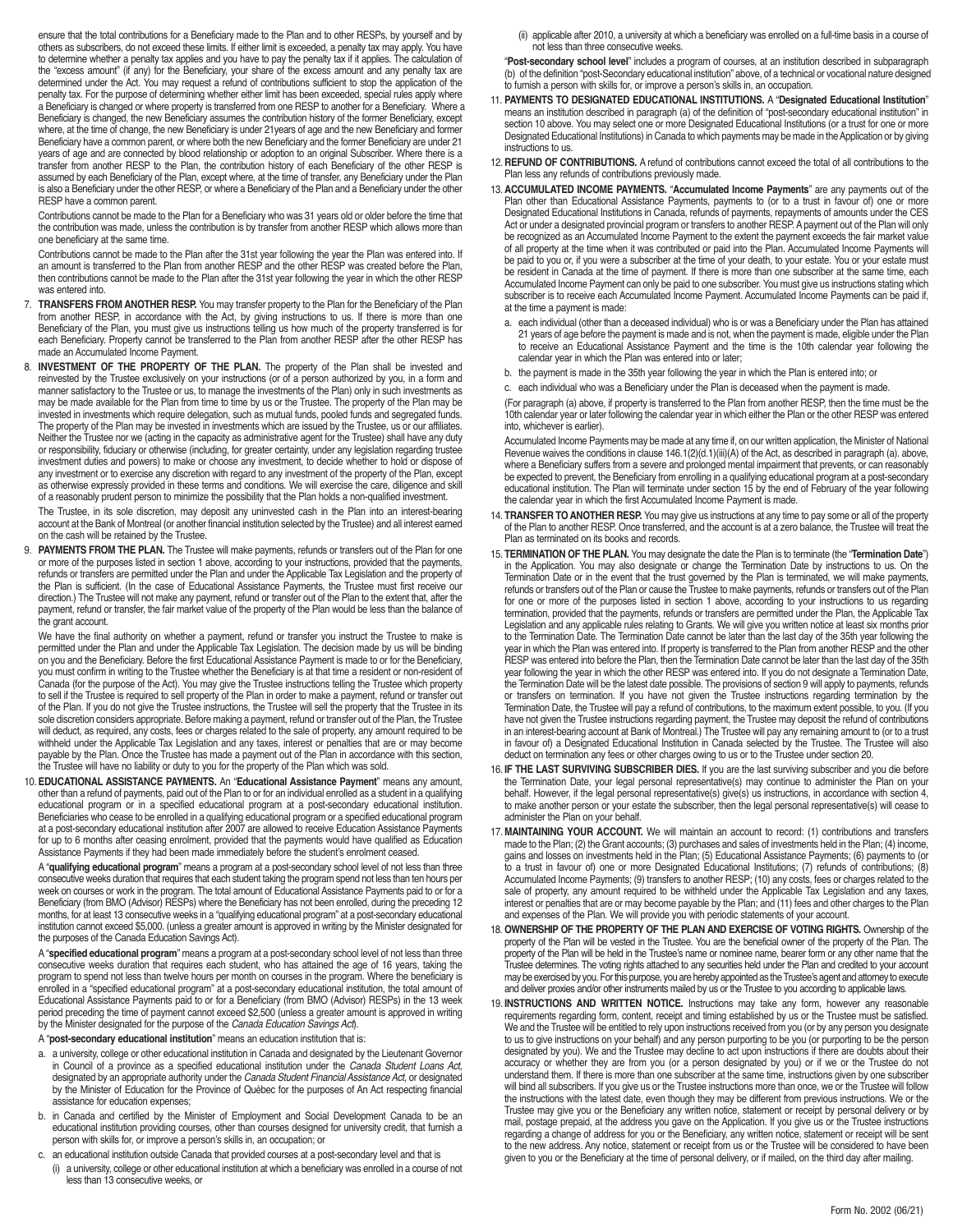20. **FEES FOR US AND THE TRUSTEE.** The Trustee may charge administration and transaction fees, in such amounts and at such times as may be fixed by the Trustee and/or us from time to time (the "**Trustee Fees**"), provided that the Trustee and/or us shall give prior written notice to the Subscriber of such Trustee Fees and any change in the amount of the Trustee Fees. The Trustee Fees may be paid for out of the Fund or recovered from the Fund, to the extent that they are not paid when due by the Subscriber.

The Subscriber acknowledges that we (or an affiliate) may charge fees, spreads, commissions and expenses to the Fund in its capacity as the investment advisory firm for the Subscriber (the "**Advisory Fees**"). The Subscriber acknowledges and agrees that the Advisory Fees do not constitute Trustee Fees and are governed by the terms of the Client Account Agreement as amended from time to time. If there are any inconsistencies between this Plan and the Client Account Agreement with respect to the Advisory Fees, the terms of the Client Account Agreement govern.

The Trustee and/or us may charge expenses incurred by the Trustee and/or us in the administration of the Plan. All such expenses will, unless paid directly to the Trustee and/or Us, be paid out of or recovered from the Fund.

All taxes, penalties, and interest that may be imposed on the Trustee or Subscriber in respect of the Plan or any other charges related to the Plan may be paid out of or recovered from the Fund.

The Trustee may, without instructions from the Subscriber, apply any cash held in the Fund for the payment of fees (including the Trustee Fees and the Advisory Fees) or expenses or taxes, penalties and interest charged to the Plan. Where there is insufficient cash in the Fund at any time, the Trustee or us shall make reasonable requests for instructions from the Subscriber regarding which assets of the Fund to liquidate in order to realize sufficient cash to make the payment. If, after making reasonable requests from the Subscriber at the last address provided by the Subscriber, the Trustee or us does not receive satisfactory instructions from the Subscriber within a reasonable time, the Trustee may, in its discretion, liquidate part or all of the Fund in order to realize sufficient cash to make the payment. Neither the Trustee nor us shall be responsible for any loss occasioned by any such realization. Any such liquidation shall be made at such prices as the Trustee may in its discretion determine to be the fair market value of the assets at the time; in the case of assets which are illiquid or which have no readily ascertainable market value, the Trustee may in its discretion sell the assets to us for our own account, at such price as the Trustee considers fair and proper.

21. **OUR LIABILITY AND THE TRUSTEE'S LIABILITY.** Except for charges, taxes or penalties for which we and/ or the Trustee are liable and that cannot be charged against or deducted from the Fund in accordance with the Act, if the Trustee or us are liable for:

- a. any tax, interest or penalty that may be imposed on us and/or the Trustee in respect of the Plan, or
- b. any other charges levied or imposed by any governmental authority on or related to the Plan as a result of the purchase, sale or retention of any investment including, without limitation thereof, nonqualified investments within the meaning of the Act,

the Trustee or Us shall be reimbursed or may pay any of these taxes, interest, penalties or charges out of the Fund.

The Trustee and us will not be liable (including for greater certainty under any common law or equitable principles) for any cost incurred in the performance of their duties as set out herein or in the performance of their duties under the Act.

Unless caused by the Trustee's or our bad faith, willful misconduct or negligence, the Trustee and us will not be liable for any loss or damage suffered or incurred by the Plan, the Subscriber or any beneficiary under the Plan, caused by or resulting from:

- a. Any loss or diminution of the Fund;
- b. The purchase, sale or retention of any investment;
- c. Payments out of the Plan that are made in accordance herewith; or
- d. Acting or declining to act on any instructions given to the Trustee or Us by the Subscriber or an individual purporting to be the Subscriber.

For greater certainty, in no event shall either the Trustee or us have any liability to the Subscriber (or to the spouse or common-law partner of the Subscriber, or any beneficiary or legal personal representative of the Subscriber) for any special, indirect, reliance, incidental, punitive, consequential, economic or commercial loss or damage of any kind whatsoever (whether foreseeable or not), suffered or incurred by the Subscriber or any beneficiary under the arrangement (including without limitation, loss of profits or revenue, failure to realize expected savings or other economic losses and costs), howsoever arising, resulting or caused.

Except as otherwise prohibited by law, the Subscriber, his/her legal personal representatives and each beneficiary of this Plan will at all times indemnify and save harmless the Trustee and us in respect of any taxes, interest and penalties which may be imposed on the Trustee in respect of the Plan or any losses incurred by the Plan as a result of the acquisition, retention or transfer of any investment or as a result of payments or distributions out of the Plan made in accordance with these terms and conditions or as a result of the Trustee or us acting or declining to act upon any instructions given to us and/or the Trustee by the Subscriber and any costs or expenses of the Trustee and us related thereto (including legal fees).

Except as otherwise prohibited by law, in the event the Subscriber breaches this Trust Agreement, the Subscriber, his/her legal personal representatives and each beneficiary of this Plan will indemnify and save harmless the Trustee and us in respect of any loss, damage, or other expense (including legal fees) incurred by the Trustee or us related to such breach. In all cases where the Trustee or us are entitled to be indemnified in accordance with the Tax Act, they shall be entitled to cause such indemnity to be paid from the Fund. If the Fund is insufficient to indemnify the Trustee and us fully, the Subscriber agrees to indemnify and hold the Trustee and us harmless for any such costs, expenses, charges or liabilities.

### 22. **AMENDMENT OF THE PLAN.** We and the Trustee may agree to amend the Plan as long as:

- a. we obtain approval from the Canada Revenue Agency or any government authority administering the Applicable Tax Legislation; and
- b. the amendment does not disqualify the Plan as an RESP within the meaning of the Act or the amendment is being made to satisfy a requirement of the Applicable Tax Legislation.

We and the Trustee may agree to make an amendment effective as of a date prior to the date when the amendment is made. We will give you thirty days written notice of any amendment and its effective date, provided that any amendment made to ensure that the Plan continues to comply with the Applicable Tax Legislation may take effect on a date that is prior to the date on which notice is given.

23. **REPLACEMENT OF THE TRUSTEE.** The Trustee may resign by providing 60 days written notice to us or any shorter period that is acceptable to us. We may remove the Trustee from its position as trustee under the Plan by providing 60 days written notice to the Trustee or any shorter period that is acceptable to the Trustee. The Trustee's resignation or removal will be effective on the date we appoint another trustee (the "**Replacement Trustee**"). The Replacement Trustee must be a corporation which is resident in Canada, authorized under the laws of Canada or a province to offer trustee services to the public in Canada and which has entered into a agreement concerning Grants with the Minister. If we do not appoint a Replacement Trustee within 60 days after we have received notice of the Trustee's resignation or given notice to the Trustee of its removal, the Trustee may appoint a Replacement Trustee.

On the date the Trustee's resignation or removal becomes effective, the Trustee will sign and deliver to the Replacement Trustee all conveyances, transfers and further assurances that may be necessary or desirable to give effect to the appointment of the Replacement Trustee.

- 24. **BINDING.** The Plan will be binding upon your heirs, executors, administrators and upon our successors and assigns.
- 25. **GOVERNING LAW.** This Plan shall be governed by and interpreted in accordance with the laws of the jurisdiction in Canada in which the branch of the Promoter is located where the account is maintained.
- 26. **ENGLISH LANGUAGE.** The parties have requested that the Plan and all documents related to it be established in English. Les parties ont demandé que ce contrat ainsi que tous les documents y afférents soit rédigé en anglais.